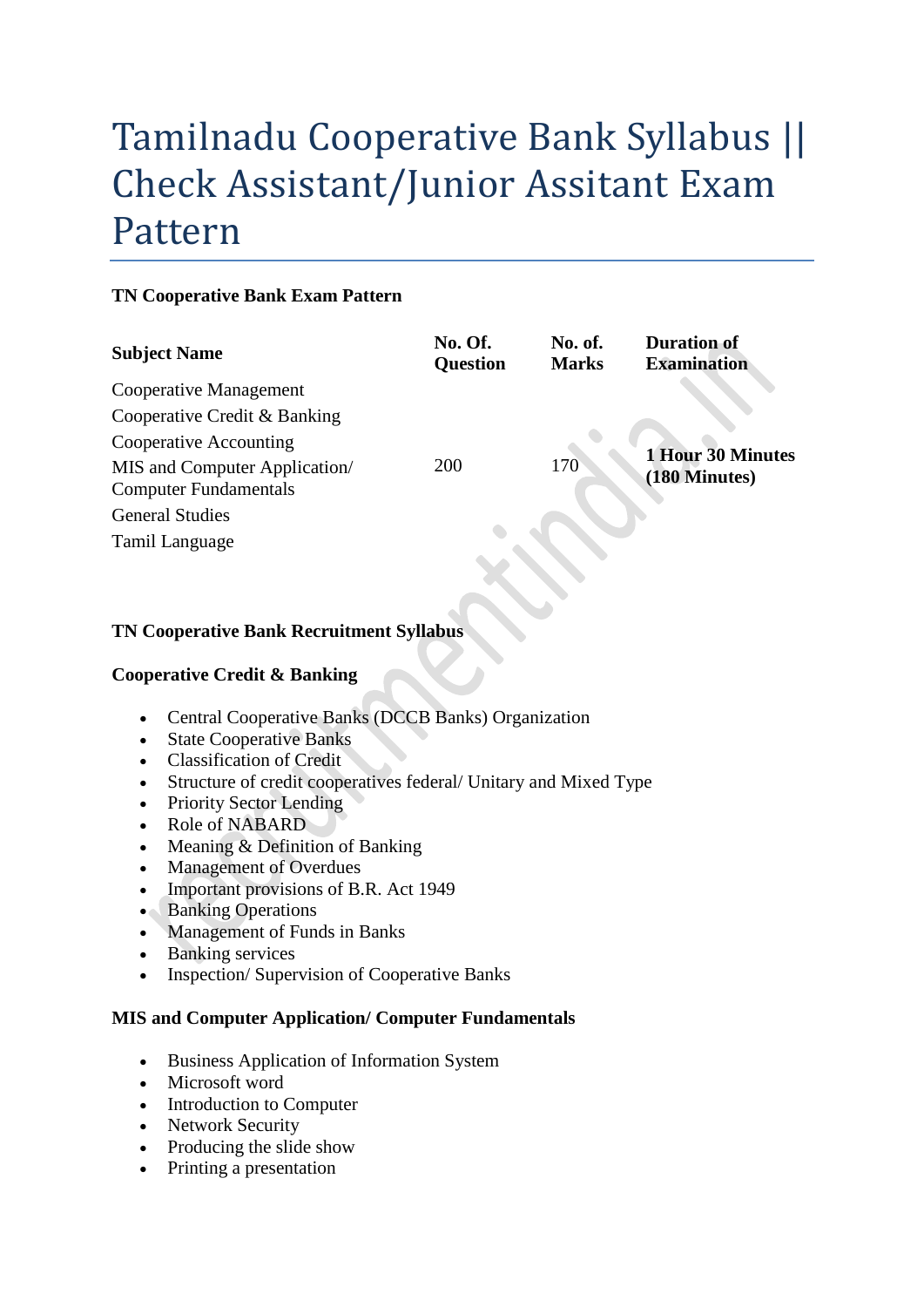- Operating Systems
- Spread Sheet
- Microsoft Powerpoint
- Using the Design Template
- IT-enabled services

#### **Cooperative Management**

- Cooperative movement in India
- Cooperatives after implementation of New Economic Policy
- Evolution of Cooperative movement
- Pioneers of Cooperative Movement in India and Abroad
- Cooperative Administration & Law
- Cooperative Movement Abroad
- Cooperative management

#### **Cooperative Accounting**

- Double Entry System of Accounts
- Cooperative Audit
- Definition, Meaning, Objectives of Accounting
- Cooperative Accounting
- Final Accounts
- Commerce

## **Tamil language/ தமிழ் மமொழி**

- சங்கம் மருவிய காலம்
- புராணங்கள், இதிகாசங்கள், ஐம்பெரும்காப்பியங்கள் மற்றும் ஐஞ்சிறும்காப்பியங்கள்
- தமிழ் பமாழியின் வரலாறு
- தமிழ் அறிஞர்கள்
- தற்கால இலக்கியம்
- தமிழ் இலக்கிய வராலாறு
- இலக்கணநூல்கள்
- தமிழ் புலவர்கள்

### **General Studies of Tamil Nadu State Cooperative Bank Syllabus**

- Sports
- World Organisations
- Technology
- General Science
- Famous Places in India
- Books and Authors
- Honors and Awards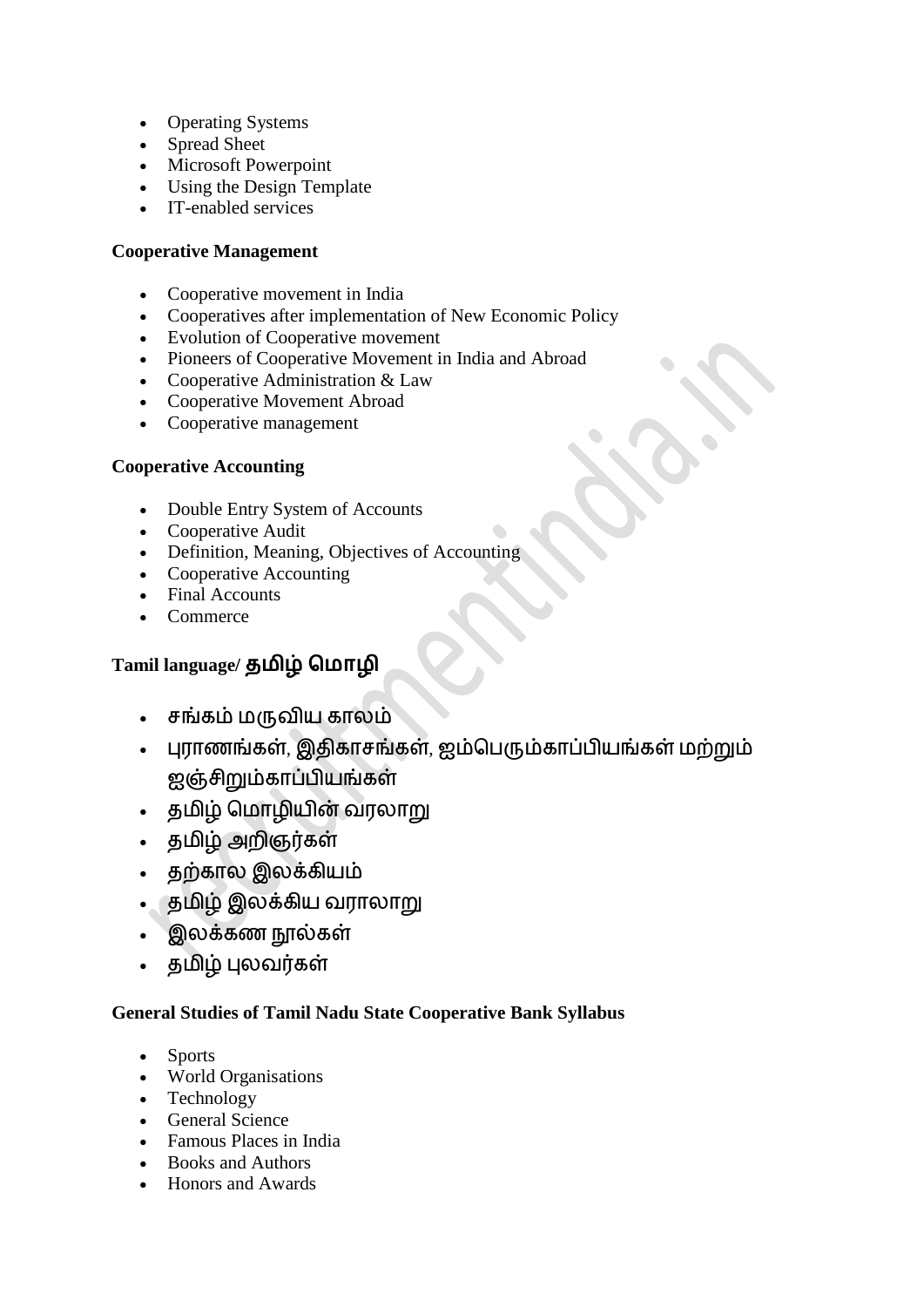- Inventions
- World geography
- Biology
- Basic General Knowledge
- Indian Geography
- History
- Indian Economy
- Days and Years
- Indian Culture
- Famous Personalities
- Indian Politics
- Physics
- Current Affairs
- Indian History

#### **Mathematics:**

- Problems On Ages
- Clocks
- Boats And Streams
- Permutations And Combinations
- Stock and Shares
- Average
- Compound Interest
- Calendar
- Volume And Surface Area
- Simplification
- Allegation Of Mixture
- Problems On Trains
- Percentage
- Decimal Fractions
- Partnership
- Area
- Logarithms
- Banker's Discount
- Problems On Numbers
- Heights and Distances
- Operations On Numbers
- Time And Work
- True Discount
- Chain Rule
- Races And Games Of Skill
- Time And Distance
- Pipes And Cisterns
- H.C.F. and L.C.M of Numbers
- Simple Interest
- Ratio And Proportion
- Profit And Loss